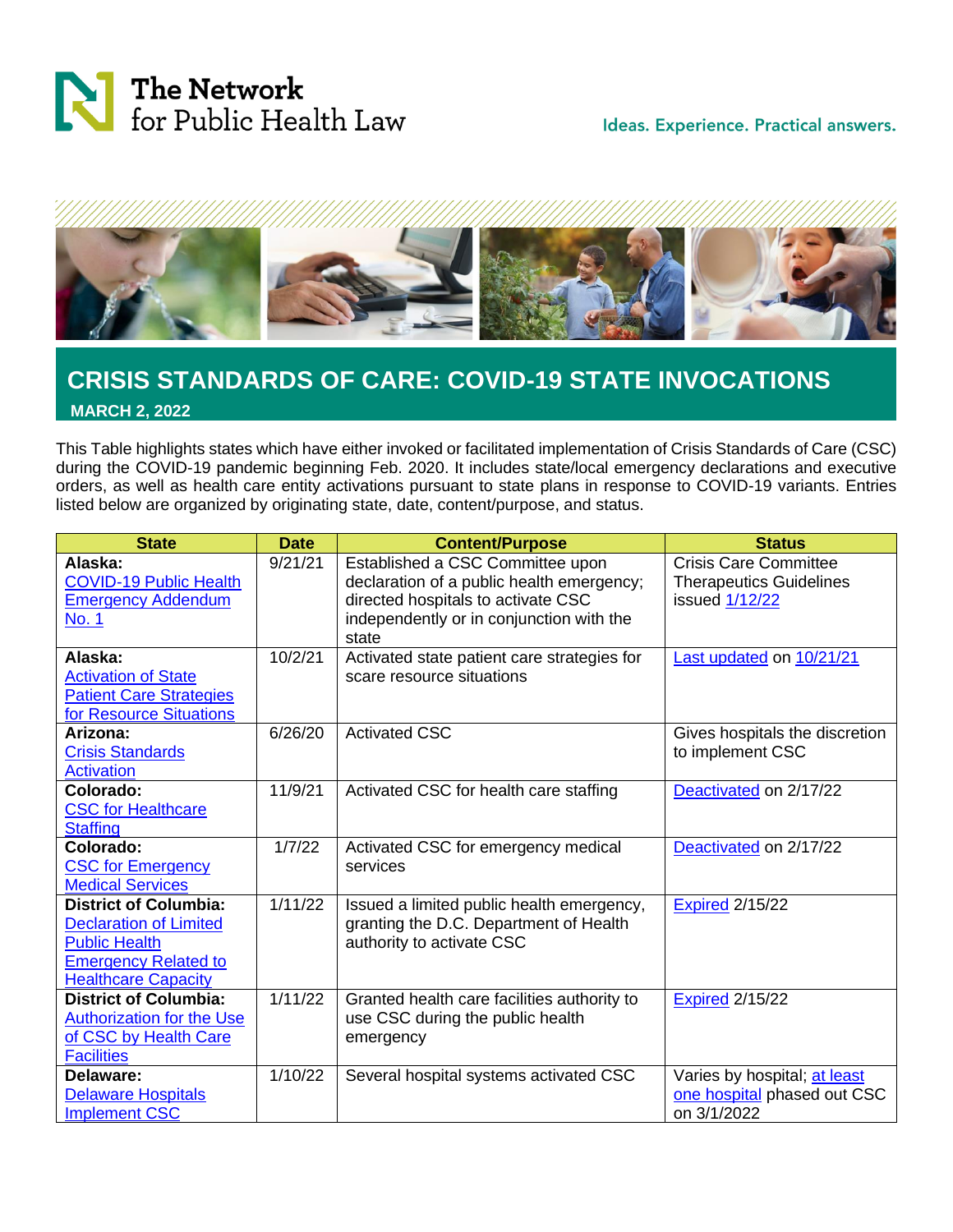| <b>State</b>                                         | <b>Date</b> | <b>Content/Purpose</b>                       | <b>Status</b>                     |
|------------------------------------------------------|-------------|----------------------------------------------|-----------------------------------|
| Idaho:                                               | 1/16/21     | <b>Activated CSC</b>                         | Deactivated in all public         |
| <b>Statewide Declaration of</b>                      |             |                                              | health districts by 12/2021       |
| <b>CSC</b>                                           |             |                                              |                                   |
| Idaho:                                               | 1/24/22     | Activated CSC in 3 local public health       | Deactivated on 2/15/22            |
| Declaration of CSC in 3                              |             | districts                                    |                                   |
| <b>Public Health Districts</b>                       |             |                                              |                                   |
| Kansas:                                              | 1/6/22      | Kansas Governor issued a Disaster            | <b>Executive Order remains in</b> |
| <b>Ordering Temporary</b>                            |             | Declaration and issued an executive order    | effect until the state's          |
| <b>Relief from</b>                                   |             | under this emergency authority               | <b>Disaster Declaration ends</b>  |
| <b>Requirements Regarding</b>                        |             | suspending licensure and supervision         |                                   |
| the Provision of Medical                             |             | requirements of health care workers and      |                                   |
| <b>Services</b>                                      |             | students                                     |                                   |
| Maryland:                                            | 1/4/22      | Declared a statewide emergency               | Expired 2/2/22                    |
| <b>Declaration of State of</b>                       |             | identifying that several hospitals           |                                   |
| <b>Emergency</b>                                     |             | implemented CSC                              |                                   |
| Nebraska:                                            | 1/13/22     | University of Nebraska Medical Center        | Deactivated on 2/7/22             |
| Nebraska Medicine                                    |             | activated CSC, citing the Omicron variant's  |                                   |
| activates CSC                                        |             | impact on the health care system as "a       |                                   |
|                                                      |             | situation more difficult than any so far in  |                                   |
|                                                      |             | the pandemic."                               |                                   |
| <b>New Hampshire:</b>                                | 4/17/20     | Ordered the Commissioner of the state's      | Expired; authority to activate    |
| <b>Emergency Order</b>                               |             | health department to adopt and activate      | the plan was renewed most         |
| <b>Activating State CSC</b>                          |             | the state's CSC Plan                         | recently for 90 days on           |
|                                                      |             |                                              | 5/28/21                           |
| New Jersey:                                          | 1/11/22     | Authorized the State Director of             | Extended on 2/10/22               |
| <b>Executive Order</b>                               |             | Emergency Management to implement the        |                                   |
| <b>Declaring a Public</b>                            |             | State Emergency Operations Plan in           |                                   |
| <b>Health Emergency</b>                              |             | coordination with the Department of Health   |                                   |
| <b>New Mexico:</b>                                   | 12/10/20    | <b>Activated CSC</b>                         | Authority granted via the         |
| <b>DOH issues public</b>                             |             |                                              | <b>Governor's Executive Order</b> |
| health orders temporarily                            |             |                                              | No. 2020-083 (12/4/20)            |
| limiting non-essential                               |             |                                              | remained in effect for 30         |
| surgeries, recognizing                               |             |                                              | days                              |
| activation of crisis care                            |             |                                              |                                   |
| <b>New Mexico:</b><br><b>Public Health Order Re:</b> | 10/25/21    | Ordered hospitals to enact CSC               | <b>Expired 11/17/21</b>           |
| <b>CSC</b>                                           |             |                                              |                                   |
| <b>New York:</b>                                     | 11/26/21    | Disaster Emergency declared, allowing the    | Extended until 3/16/22            |
| <b>State Disaster</b>                                |             | state to utilize the "Surge and Flex" system |                                   |
| <b>Declaration</b>                                   |             | to make decisions including to postpone      |                                   |
|                                                      |             | elective procedures                          |                                   |
| <b>New York:</b>                                     | 12/3/21     | State Health Department ordered New          | Authority to postpone such        |
| <b>Order Limiting Non-</b>                           |             | York hospitals to postpone elective          | procedures extended until         |
| <b>Essential Procedures</b>                          |             | surgeries                                    | 3/16/22                           |
| Virginia:                                            | 1/20/22     | Executive order expressly providing          | Extended until 3/22/22            |
| <b>Order Providing</b>                               |             | flexibility via licensing alterations,       |                                   |
| <b>Flexibility During COVID-</b>                     |             | increasing capacities, telehealth access     |                                   |
| 19                                                   |             | and more                                     |                                   |

!//////.